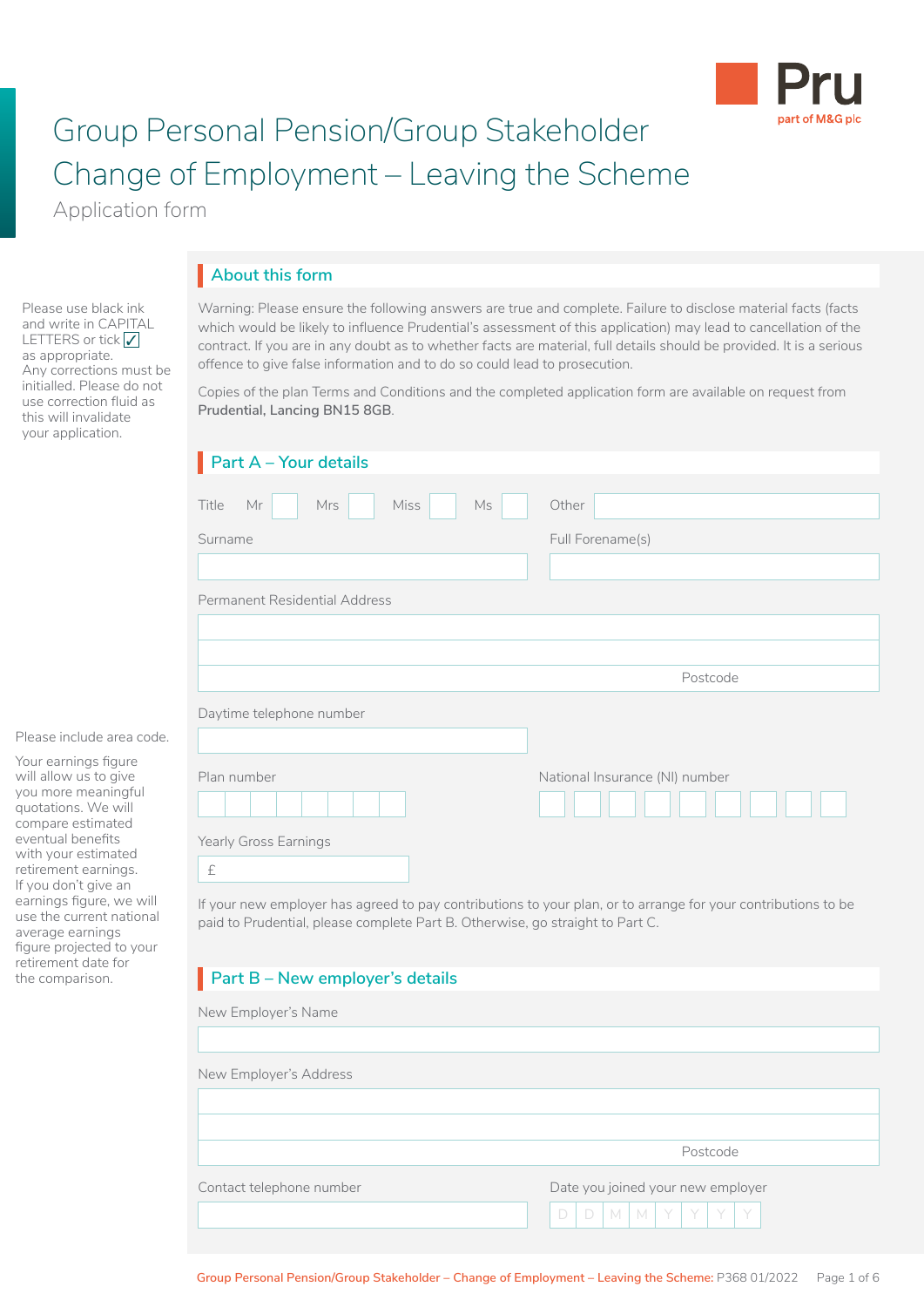| $\blacksquare$ Part C – Eligibility details                                                                                                |        |
|--------------------------------------------------------------------------------------------------------------------------------------------|--------|
| Are you a UK resident for tax purposes?                                                                                                    | Yes No |
| If No, are you a Crown Servant or married to or a civil partner of a Crown Servant? $\qquad \qquad$ Yes $\qquad \qquad$ No $\qquad \qquad$ |        |

If the answer is No to both of these two questions, you may not be eligible to contribute and get tax relief. You should check this with your scheme adviser.

## **Part D – Contributions and benefits**

Is the current level of life cover to continue? Yes No Do you want to pay any outstanding contributions? Yes No Is the current contribution to be maintained? If No, contributions will start from the next contribution due date. Please show amounts before deduction of any tax relief, and ignore the "Employer" column if you are self-employed or if there is now to be no employer involvement in your plan. Yes No Member Yes No Employer *If the total contribution and/or life cover is to increase, please speak to a Financial Adviser*. If, No please show the reduced cover  $\mathbf{f}$ Alternatively, please show the reduced amounts  $\left| \begin{array}{ccc} \text{f} & \text{f} & \text{f} \end{array} \right|$ (This is only allowed if employer contributions are being paid) The Second Second Second Second Second Second Second Second Second Second Second Second Second Second Second S l □  $\Box$ 

Note: If you reduce contributions you will not be able to increase these again under your existing plan(s).

Unless you confirm that your life cover is to be reduced, your cover can be maintained provided the continuing contributions are adequate. If a reduction in cover is necessary, because of lower contributions, we will tell you.

If your new employer has agreed to continue part or all of the contribution previously paid by you or your old employer, your new employer should complete Part F.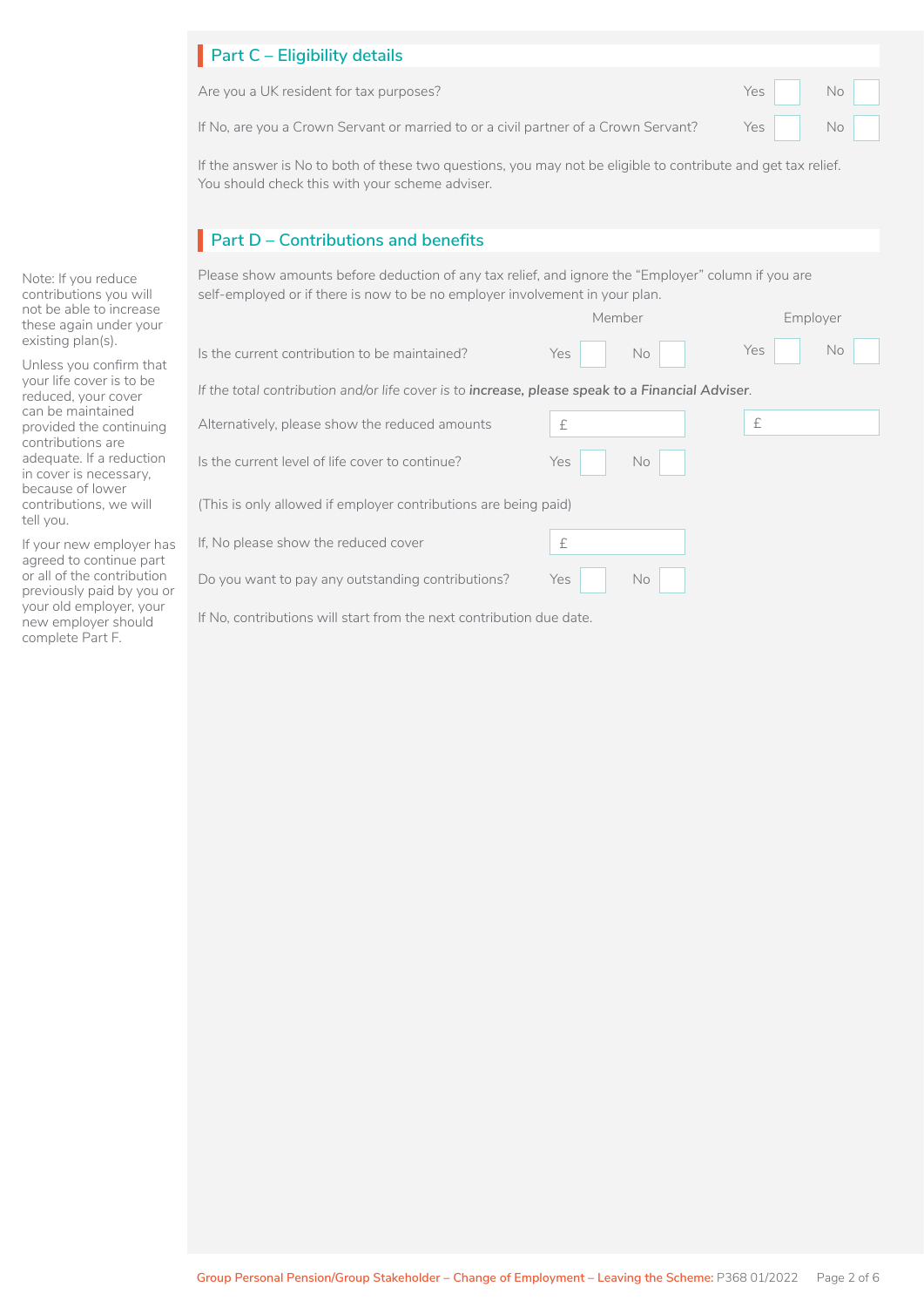## **Part E – Investor's declaration**

*Please read this declaration carefully before adding your signature and the date. This application is part of a process set by HM Revenue and Customs for getting tax relief on contributions. It is, therefore, a serious offence to make false statements. The penalties are severe and could lead to prosecution.*

- 1. I declare that, to the best of my knowledge and belief, the information given by me in this form is true and complete.
- 2. I agree that
	- The current term of my Prudential pension plan(s) will continue for the details confirmed in Part D of this form, and
	- if the total contributions (mine and any paid by my previous employer) paid to my plan(s) immediately before my change of employment/ employment status are to be increased, the increase amount(s) will be confirmed separately and may not attract the same financial terms as those applying to current contributions, OR
	- if the total contributions (mine and any paid by my previous employer) paid to my plan(s) immediately before my change of employment/ employment status are reduced, this may result in a reduction to the number of units credited to my plan(s), as described in my plan terms.
- 3. I declare that
	- to the best of my knowledge and belief, the details given by me in this application are true and complete and agree that the terms of this application, any other written statement by me or on my behalf to Prudential, the answers to any additional questions put to me by Prudential's Medical Examiner, together with Prudential's Acceptance, shall form part of any relevant contracts
	- my total contributions to all UK registered pension schemes (schemes that attract tax relief) will not exceed the higher of
		- (i) my annual Relevant Earnings (broadly UK taxable earnings directly from a trade, or profession or employment) and
		- (ii) £3,600, if my annual Relevant Earnings do not exceed £3,600.
- if I cease to be a UK resident for tax purposes or cease to be eligible for tax relief on any contributions that I am paying (because my earnings have reduced), I will write to Prudential to confirm this before the later of
	- (i) 30 days after the change, and
	- (ii) the 5 April at the end of the tax year when my circumstances change.
- 4. I understand that
	- my regular contributions, if any (net of tax at the basic rate) will be deducted from my earnings after all other deductions and will be sent to Prudential along with my employer's/ firm's contributions (if any) and I authorise such deductions from my earnings.
	- if my employer is contributing to the plan, my employer intends to continue to contribute but may stop at any time and, if this happens, I will be told.
	- I can alter the terms of my plan by giving revised instructions to Prudential, in writing, and that these revisions can be either directly from me, from my employer, or from the financial adviser who arranged my plan (or from any other adviser agreed by my employer and confirmed in writing to Prudential) provided that Prudential agree the proposed change(s) and that they are allowed in terms of the Rules.
	- Prudential may alter the terms of my plan if I apply to continue the plan having left the Group Scheme.
- 5. I consent to
	- Prudential giving my employer/firm information about my plan if my employer/firm has agreed to arrange contribution payments.
	- Prudential getting more information, and I consent to the giving of such information, as may be necessary for the installation and administration of my plan.

| Signature of Investor | Date |  |  |  |  |  |  |                     |
|-----------------------|------|--|--|--|--|--|--|---------------------|
|                       |      |  |  |  |  |  |  | $D D D M M Y Y Y Y$ |
|                       |      |  |  |  |  |  |  |                     |
|                       |      |  |  |  |  |  |  |                     |

**Prudential as administrator agrees to administer the scheme as required by the rules of the scheme.**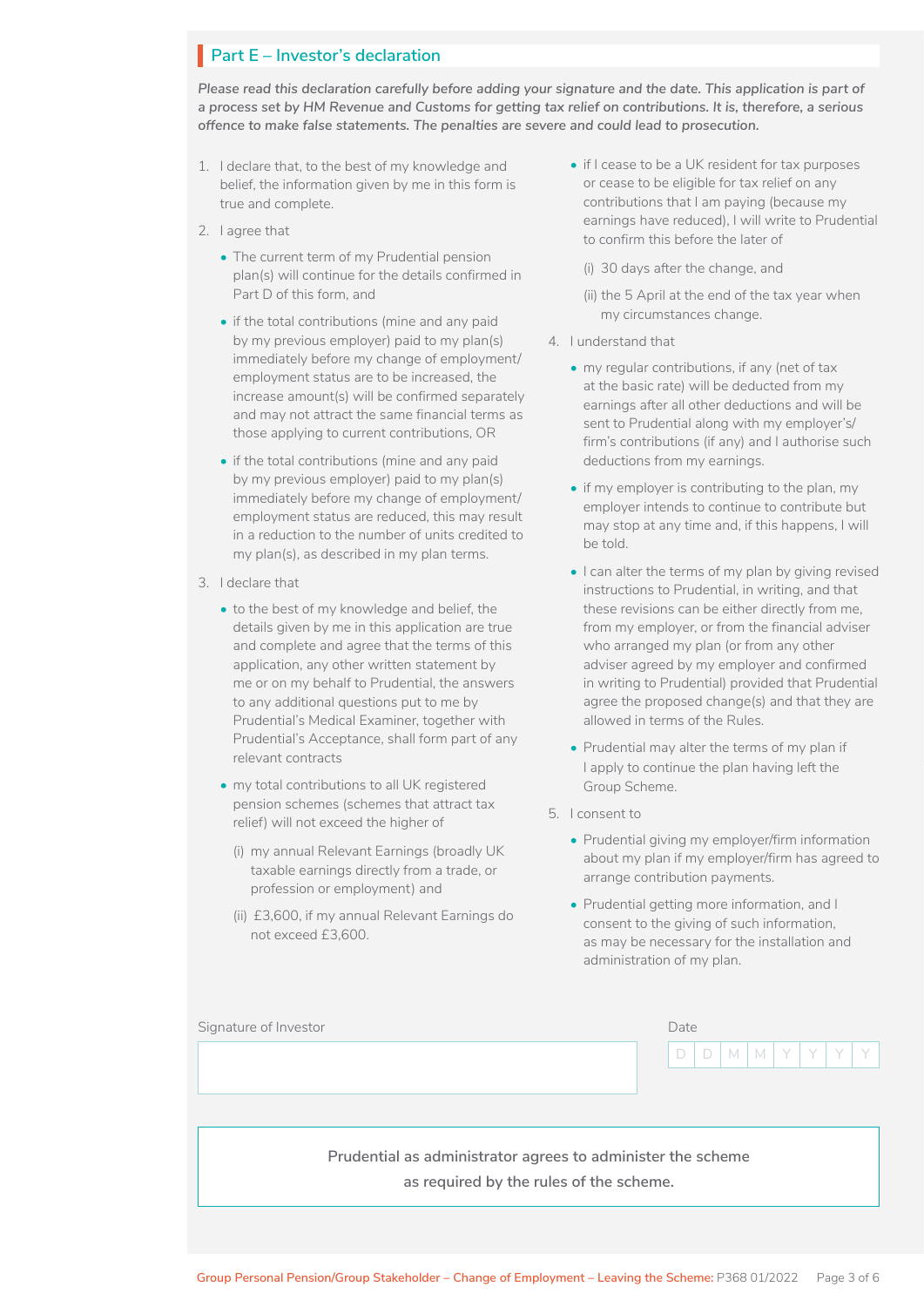## **Part F** – Declaration by employer

*To be completed only if the Employer is contributing or paying contributions on the Employee's behalf.*

- 1. We, as Employer of the Employee who has completed this application, confirm our agreement to pay contributions in accordance with this application to provide benefits in respect of the said employee.
- 2. We agree, having been so authorised by the employee, to deduct from payments of salary or wages, after all other deductions, his or her regular contributions, if any (net of tax relief at the basic rate in force at the time the regular contribution is paid to Prudential) and undertake to hold such contribution as agent for

the said Employee and, as agent, to send such contributions, together with our own regular contributions, if any, in accordance with Part D to Prudential by means of a Direct Debiting Instruction or other payment basis agreed with Prudential.

3. We will ensure that contributions are paid to Prudential before the 19th of each month following deductions, if any, from the employee's pay, (to meet the legislative "contribution monitoring" rules).



**Group Personal Pension/Group Stakeholder – Change of Employment – Leaving the Scheme:** P368 01/2022 Page 4 of 6

### **Instruction to your bank to pay by Direct Debit**

Please complete Parts 1 to 4 to instruct your Bank to make payments directly from your account.

#### 1. Name of account holder (BLOCK CAPITALS PLEASE)

| 2. Bank Sorting Code                                |
|-----------------------------------------------------|
| Bank account number                                 |
|                                                     |
| 3. Name and address of bank (BLOCK CAPITALS PLEASE) |
| To: The Manager                                     |
| Address                                             |
|                                                     |
|                                                     |
|                                                     |



**Prudential Assurance Company Ltd**  Lancing BN15 8GB

**For Prudential Assurance Company Ltd Official Use Only.**  This is not part of the instruction to your bank or building society.

| Reference |  |  |  |  | Service User Number |  |  |  |  |
|-----------|--|--|--|--|---------------------|--|--|--|--|
|           |  |  |  |  |                     |  |  |  |  |

#### **Instruction to your bank or building society**

Please pay **Prudential Assurance Company Ltd** Direct Debits from the account detailed in the Instruction subject to the safeguards assured by the Direct Debit Guarantee. I understand that this Instruction may remain with Prudential Assurance Company Ltd and if so, details will be passed electronically to my bank/building society.

Signature(s)

Date

D | D | M | M | Y | Y | Y | Y

Banks may decline to accept instructions to pay Direct Debits from some types of accounts.

Postcode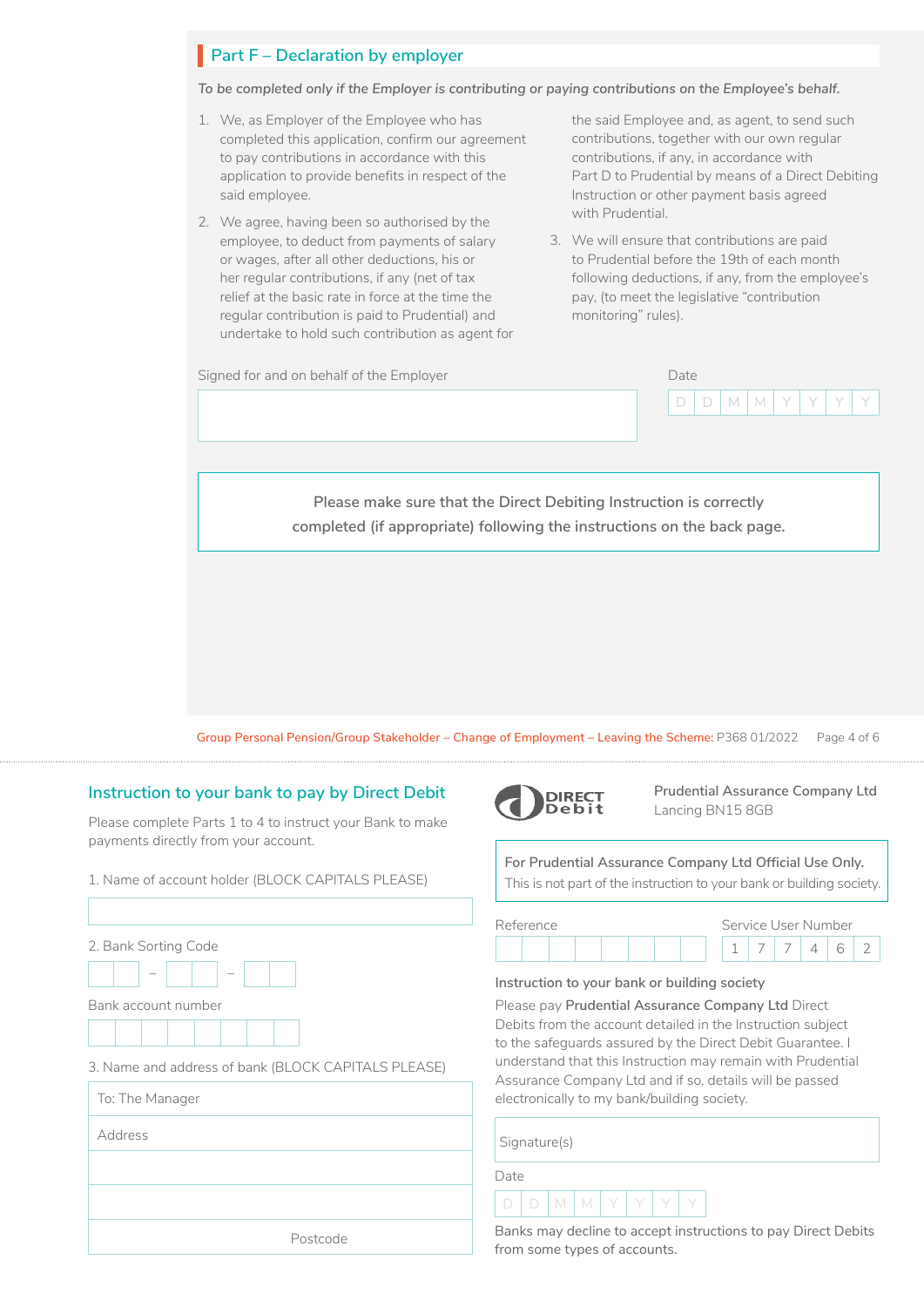## **How we use your personal information**

For a copy of our latest Data Protection Notice, please visit [pru.co.uk/mydata.](https://www.pru.co.uk/mydata) This details how and why we use your personal information (including any sensitive personal information), who we may share it with and your rights around your personal information.

Alternatively, you can request a hard copy to be sent to you by writing to The Data Protection Officer, Customer Service Centre, Lancing BN15 8GB.

Please note that we collect personal information from you that is necessary for us to either provide you with the product or service you've requested or to comply with statutory or contractual requirements. Unfortunately if you don't provide all of the information we require this may mean we are unable to provide our products and services to you.

**Group Personal Pension/Group Stakeholder – Change of Employment – Leaving the Scheme:** P368 01/2022 Page 5 of 6

# **The Direct Debit Guarantee**



- This Guarantee is offered by all banks and building societies that accept instructions to pay Direct Debits.
- If there are any changes to the amount, date or frequency of your Direct Debit, Prudential Assurance Company Ltd will notify you at least 5 working days in advance of your account being debited or as otherwise agreed. If you request Prudential Assurance Company Ltd to collect a payment, confirmation of the amount and date will be given to you at the time of the request.
- If an error is made in the payment of your Direct Debit by Prudential Assurance Company Ltd or your bank or building society, you are entitled to a full and immediate refund of the amount paid from your bank or building society.
- If you receive a refund you are not entitled to, you must pay it back when Prudential Assurance Company Ltd asks you to.
- You can cancel a Direct Debit at any time by simply contacting your bank or building society. Written confirmation may be required. Please also notify us.